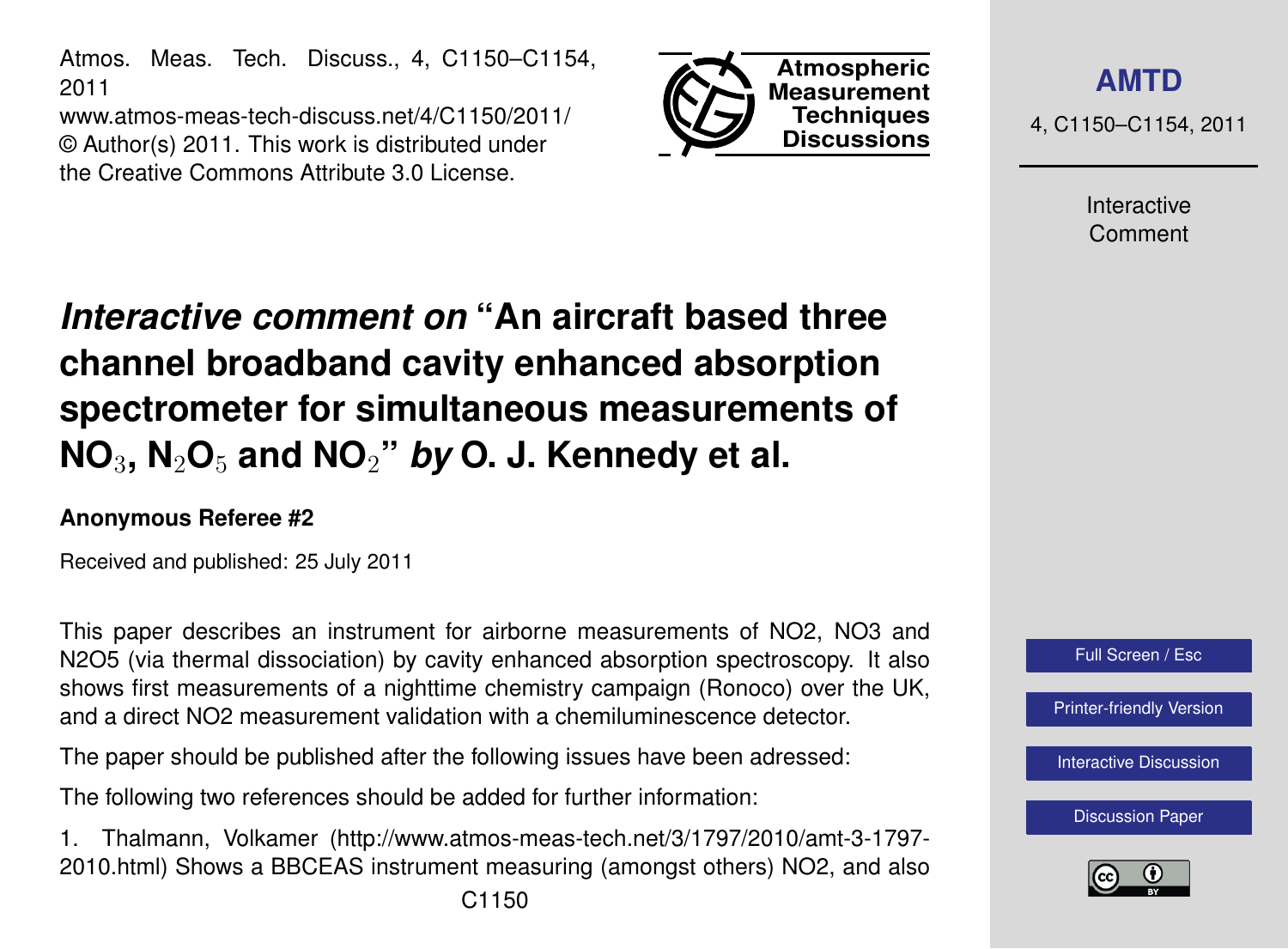deals with aerosols.

2. Wagner, Brown, et al. (http://www.atmos-meas-tech.net/4/1227/2011/amt-4-1227- 2011.html) Describes a CRDS Instrument measuring NO3, NO2, N2O5 on aircraft.

In general, information about pressure levels in the cavities is missing, as well as the measurement.

78: Replace "of some species" with a detailed information.

128: Is there a reason for using fibers? Couldn't one collimate the LEDs directly?

162: N2O5/NO3 equilibrium is kept at a constant temperature in channel 2. Isn't this needed also for the NO3 channel? How is the temperature measured in channel 2?

166: Is there a reason the flow is provided as a volume flow?

171: This should be worded differently, as a modelling study cannot prove the statement. Could one not measure the efficiency?

279: mention Crowley's coefficient here

290: Since the inlet outside the aircraft is probably not produced from PFA, shouldn't its effect be mentioned here as well?

301: Only an upper limit for the KNO3 wall loss is known; wouldn't this affect the calculations using R2-R4?

385: What is the pressure inside the cavities for these measurements? Which absolute humidity values were used for the measurement?

391: The N2 flow could also extend into the cavity which would be no slow diffusion process. How would that affect your error calculation?

482 Detection limits should be provided with the corresponding pressure level (or cite detectable molecular density).

**[AMTD](http://www.atmos-meas-tech-discuss.net)**

4, C1150–C1154, 2011

Interactive Comment

Full Screen / Esc

[Printer-friendly Version](http://www.atmos-meas-tech-discuss.net/4/C1150/2011/amtd-4-C1150-2011-print.pdf)

[Interactive Discussion](http://www.atmos-meas-tech-discuss.net/4/3499/2011/amtd-4-3499-2011-discussion.html)

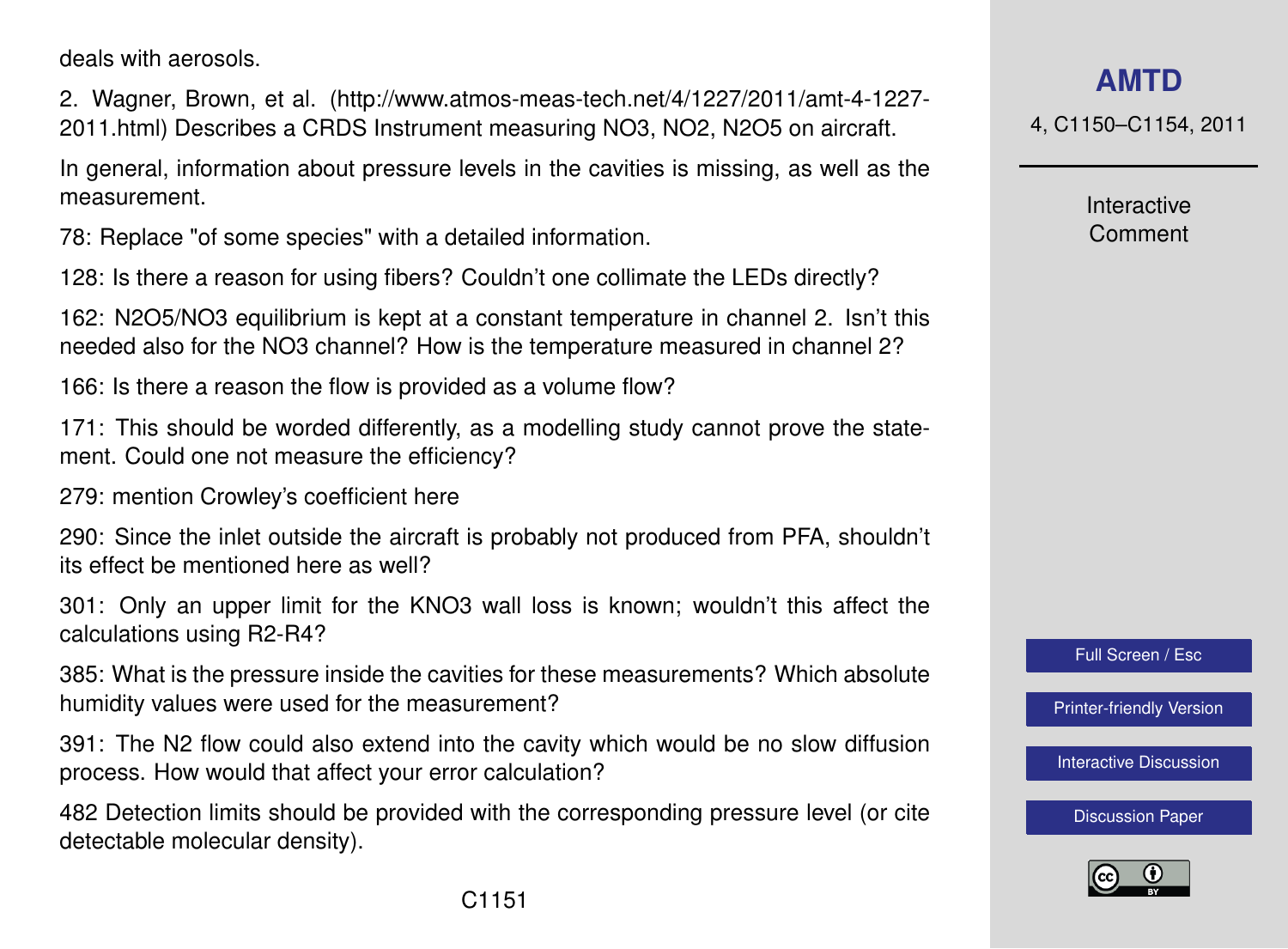484 Shorter averaging time does not change sensitivity (if statistical noise prevails). What it does change is the minimum detectable concentration.

500 These values should be quoted as 2,4 and 1,0 pptv

516 Is SeptEx also a campaign name?

527 and 528: These values should be quoted as  $548 + (-3)$  and  $80.0 + (-1)$  ppt

530 Ditto, 21,0 +/- 2,6 %

522-531: Is there a reason for the three different integration times?

532 How good is the extraction of the pressure from this absorption feature?

534, 569, 596: Future publication announcements should be eliminated from the paper's main text; they can be mentioned in the outlook.

606: If I understood correctly, the method (phase shift CRD) was already developed and is just implemented here with a (in my opinion) minor change: the use of a 5nm FWHM filter instead of a monochromator. This is not a refined version but instead a simpler measurement of only the peak mirror reflectivity and should be worded accordingly.

630: Please spell out MD and NERC. Bill Dube and Steve Brown should be cited with their respective institutes.

Fig. 3: In general, tubing and flow lines should be bigger. In the middle, the text "Flow controllers" points to the wrong parts. The flow meters should be bigger and the middle ones seem to point in the wrong direction. The connection between the cross after the first valve after the N2 bottle is not clear to me.

Fig. 7: The decision in the diagram should be drawn as a diamond. No and Yes should be used to mark the different ways (not in a rectangle).

Fig. 8: Lines must be bigger

4, C1150–C1154, 2011

Interactive Comment



[Printer-friendly Version](http://www.atmos-meas-tech-discuss.net/4/C1150/2011/amtd-4-C1150-2011-print.pdf)

[Interactive Discussion](http://www.atmos-meas-tech-discuss.net/4/3499/2011/amtd-4-3499-2011-discussion.html)

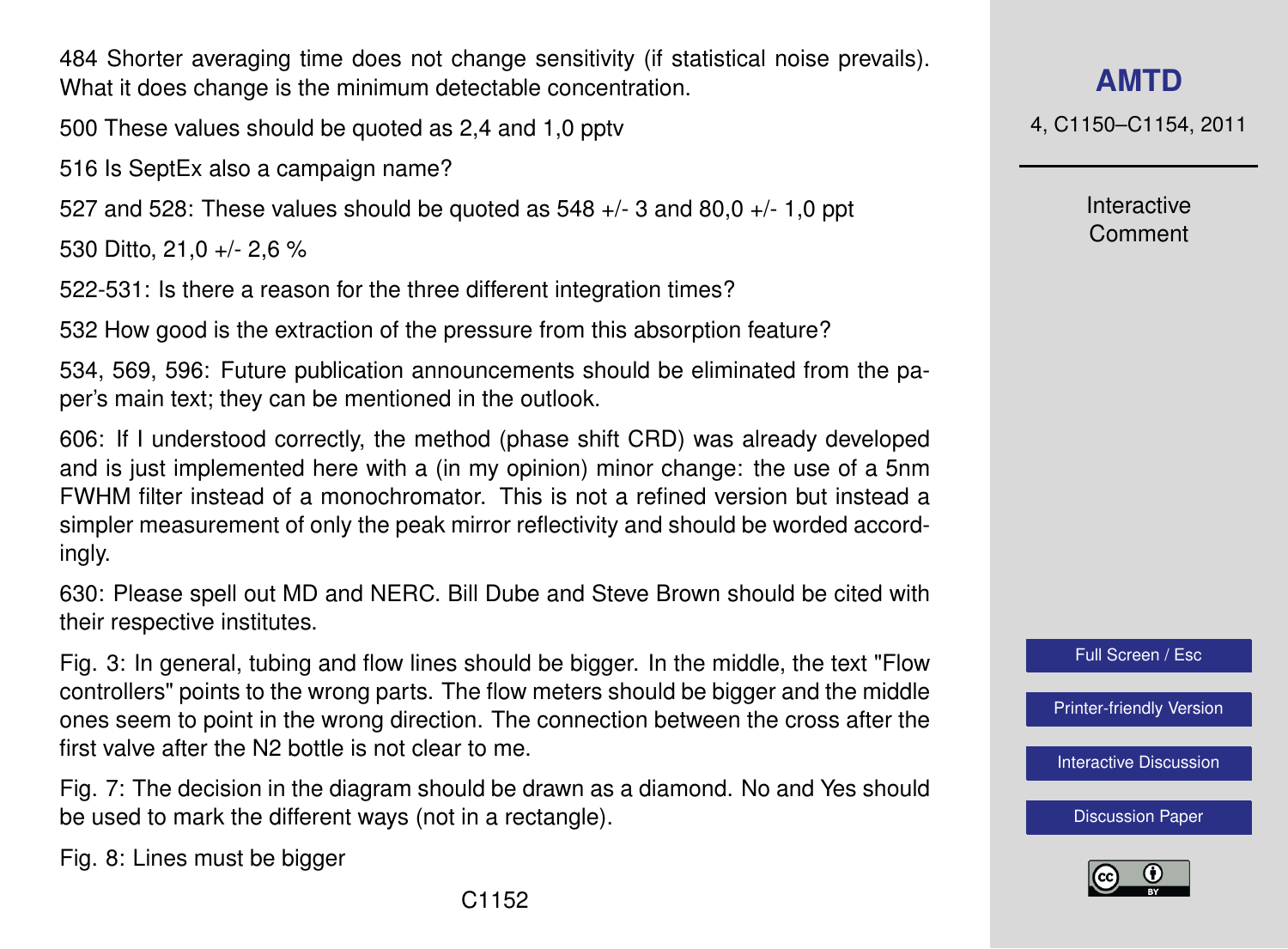826 (gradients of)

833: 1 s integration time(s)

836: The values should be cited as 2,4 and 1,0 ppt

Fig. 10, 3rd picture: Value should be cited as 548,0 +/- 3,0 ppt

4th picture: 80,0 +/- 1,0

6th picture: 21,0 +/- 2,6 %

Fig. 13: Since the NO2 concentration values of interest are between 0 and ∼1000 pptv, the figure axis should be chosen accordingly (or a zoom should be added).

Spelling errors:

175 than (that)

176 enters (into) channel 1

176 ID and OD should be defined at least once

241 (at)

252 section 3.1.3 (3.2.3)

308 is (was)

346 the determination

351 to the retrieved

365 and in the

368 Hitran 2008 database

396 (,)

413 inaccuracy

4, C1150–C1154, 2011

Interactive Comment

Full Screen / Esc

[Printer-friendly Version](http://www.atmos-meas-tech-discuss.net/4/C1150/2011/amtd-4-C1150-2011-print.pdf)

[Interactive Discussion](http://www.atmos-meas-tech-discuss.net/4/3499/2011/amtd-4-3499-2011-discussion.html)